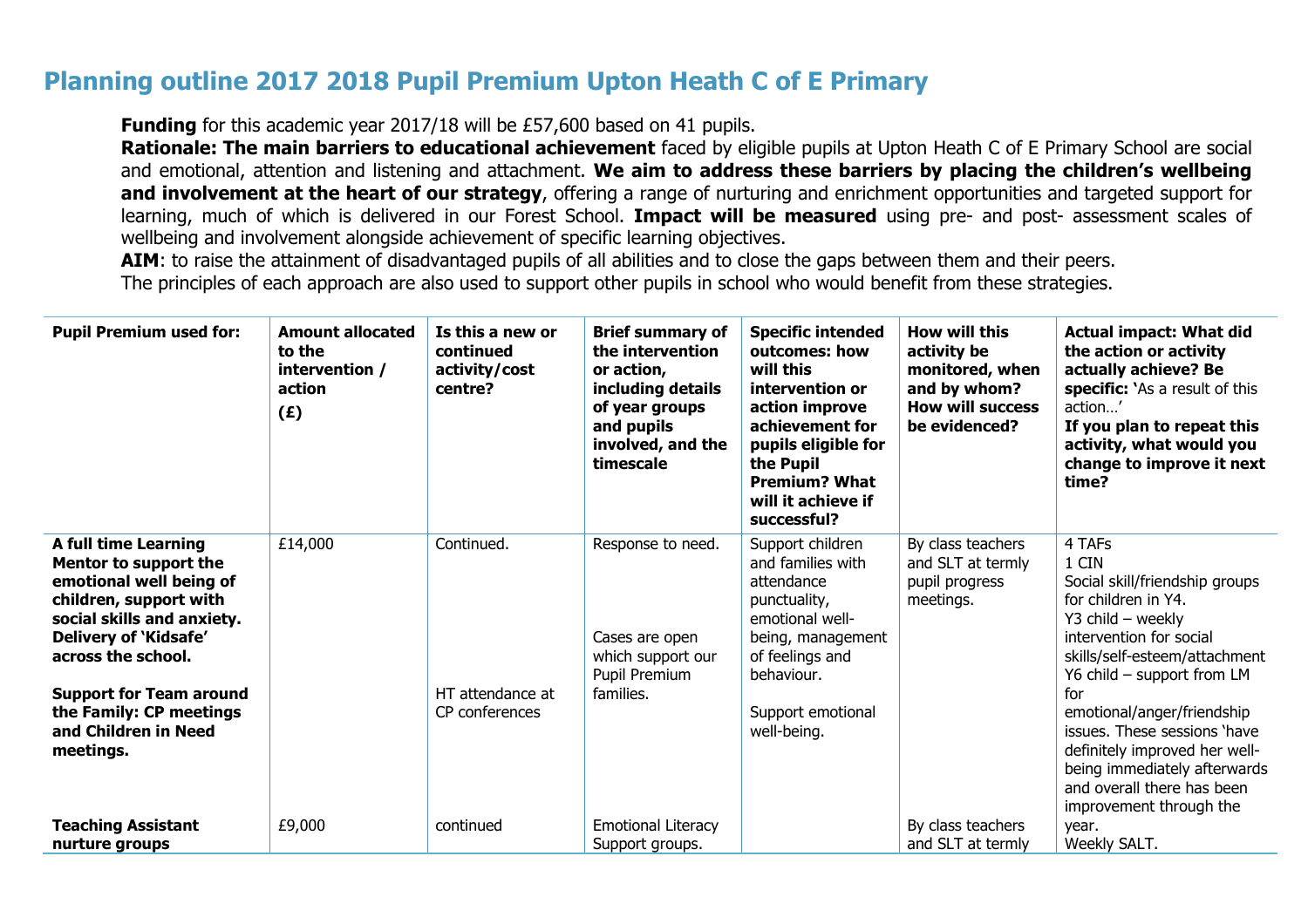| (supporting LM in<br>afternoons.)                                                                                                                             |        |           |                                                                                                                                                                                                 |                                                                                                                                                                            | pupil progress<br>meetings.                                        |                                                                                                                                                                                                                                                                                                                                                                                                                                                                                                                                                                                                                                                                         |
|---------------------------------------------------------------------------------------------------------------------------------------------------------------|--------|-----------|-------------------------------------------------------------------------------------------------------------------------------------------------------------------------------------------------|----------------------------------------------------------------------------------------------------------------------------------------------------------------------------|--------------------------------------------------------------------|-------------------------------------------------------------------------------------------------------------------------------------------------------------------------------------------------------------------------------------------------------------------------------------------------------------------------------------------------------------------------------------------------------------------------------------------------------------------------------------------------------------------------------------------------------------------------------------------------------------------------------------------------------------------------|
| Lunchtime club to support<br>pupils                                                                                                                           | £1000  | Continued | Supporting children<br>at lunchtime giving<br>them opportunities<br>to discuss anxieties<br>and concerns.                                                                                       | Improved self<br>esteem, behaviours<br>for learning,<br>attainment and<br>progress.                                                                                        | Quarterly pupil<br>progress and<br>attainment meeting<br>with SLT. | Club is made available to any<br>child who needs a quiet<br>space and the opportunity to<br>talk. Impact is evident as the<br>children can then transition<br>to their afternoon lessons<br>well.                                                                                                                                                                                                                                                                                                                                                                                                                                                                       |
| <b>Enrichment Club</b>                                                                                                                                        | £1000  | continued | Led by 'Passion for<br>Learning.' Careful<br>consideration given<br>to which children<br>will be invited to<br>attend. Currently<br>children from<br>Foundation Stage to<br>Y5 access the Club. | Provide children<br>with enrichment<br>activities to which<br>they otherwise may<br>not have access. To<br>improve personal<br>social and emotional<br>wellbeing.          | Bi-annual reports to<br>AHT and shared<br>with SLT.                | A highly successful club<br>which has this year involved<br>our children in a Science,<br>Technology, Engineering and<br>Maths event, engaging our<br>children in a 'human<br>bookworm' transferring<br>children's book from the old<br>library to the new, along with<br>the opportunity to participate<br>in a variety of<br>creative/dramatic/artistic<br>opportunities and a theatre<br>$visit$ – all held at the<br>Storyhouse Theatre. The<br>children have also<br>participated in a Science<br>event led by one of our<br>volunteers. The confidence,<br>independence and personal<br>and social development of<br>these children has benefitted<br>enormously. |
| <b>Enrichment</b><br>activities/offers:£50<br>worth of<br>products/services for<br>every FSM/CIC/AFC<br><b>Contributions to</b><br>residential/school visits. | £3,000 | continued | Subsidies for<br>families requiring<br>additional funding<br>with the intention<br>that all pupil<br>premium children<br>attend.                                                                | Improved self<br>esteem, behaviours<br>for learning,<br>attainment and<br>progress.<br>All pupils will be on<br>track to achieve or<br>exceed their end of<br>year target. | Quarterly pupil<br>progress and<br>attainment meeting<br>with SLT  | There has been good uptake<br>of these offers which ensure<br>that these children can<br>participate in everything the<br>school has to offer.<br>One child with significant<br>additional needs excelled on<br>a specially tailored residential<br>outdoor education visit. This                                                                                                                                                                                                                                                                                                                                                                                       |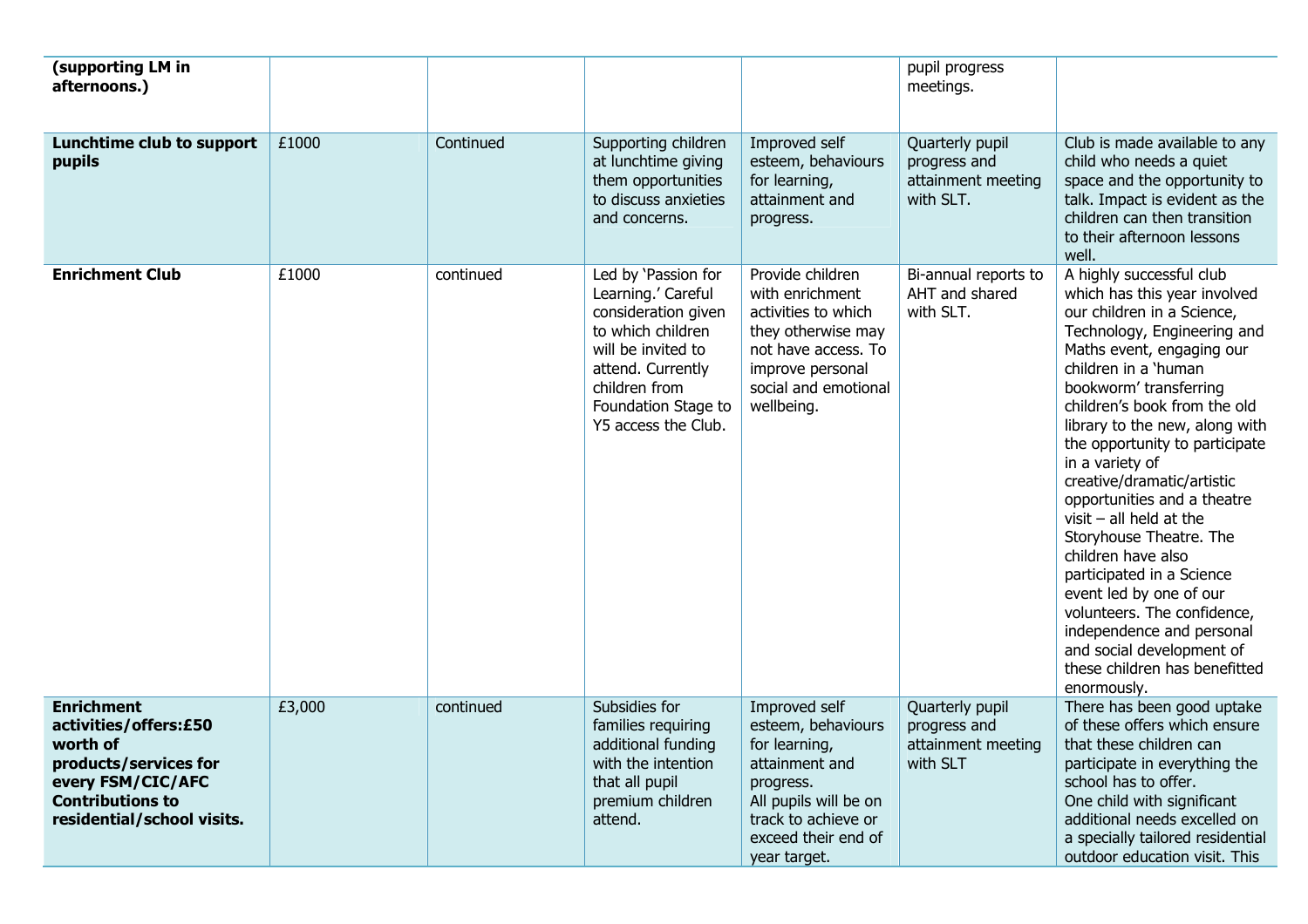|                                                          |                                              |           |                                                                                                                                                                                                                                                   |                                                                                     |                                                                                                                                      | also impacted significantly on<br>his self-esteem.                                                                                                                                                                                                                                                                                                                                                                                                                                                                                                                                                                                                                                                                 |
|----------------------------------------------------------|----------------------------------------------|-----------|---------------------------------------------------------------------------------------------------------------------------------------------------------------------------------------------------------------------------------------------------|-------------------------------------------------------------------------------------|--------------------------------------------------------------------------------------------------------------------------------------|--------------------------------------------------------------------------------------------------------------------------------------------------------------------------------------------------------------------------------------------------------------------------------------------------------------------------------------------------------------------------------------------------------------------------------------------------------------------------------------------------------------------------------------------------------------------------------------------------------------------------------------------------------------------------------------------------------------------|
| <b>Forest School class</b><br>teacher support            | £13,000 for 41<br>children<br>£317 per child | Continued | Developing<br>respectful, positive<br>relationships<br>through the Forest<br>School Curriculum,<br>and capitalising on<br>these special<br>opportunities to<br>focus on our PP<br>children, discuss<br>their learning and<br>offer extra support. | Improved self<br>esteem, behaviours<br>for learning,<br>attainment and<br>progress. | Quarterly pupil<br>progress and<br>attainment meeting<br>with SLT.<br>Use of the Leuvens<br>Scales of Well Being<br>and Involvement. | Staff comments $-$ 'by far one<br>of the most valuable times<br>spent with the children,' 'all<br>have loved the Forest school<br>sessions and have worked<br>really well in groups,' 'brilliant<br>for self-esteem,' 'grown in<br>confidence, taken on<br>challenges and behaved<br>really well,' 'Forest school is a<br>great opportunity for me to<br>be more sociable with them -<br>it's good to see them in a<br>different environment and<br>have the time to chat about<br>their interests' and 'the<br>children were really knuckling<br>down and focussed.'<br>Evidence of the impact on<br>the children is reflected in<br>the Leuvens Scales of<br>Wellbeing and Involvement<br>which can be provided. |
| 1-1 tuition/coaching from<br><b>Teaching Assistants.</b> | £11,400                                      | new       | To review<br>marking/targets, to<br>discuss next steps,<br>to revise identified<br>learning objectives                                                                                                                                            | Close the gap in<br>attainment; raise<br>confidence                                 | Quarterly pupil<br>progress and<br>attainment meeting<br>with SLT.                                                                   | TA 1-1 support has not been<br>regular as they are often<br>called to cover classes.<br>Y6 maths skills and basic<br>$arithmetic - the children$<br>were 'much more confident<br>about their arithmetic<br>papers.'<br>$Y5 - 'attitude and$<br>engagement is good and<br>reflected in attainment.<br>$YA$ – the children have<br>worked hard on their<br>handwriting and are proud of<br>the improvement and<br>improved independence.<br>Y3 - 'clear signs of progress                                                                                                                                                                                                                                            |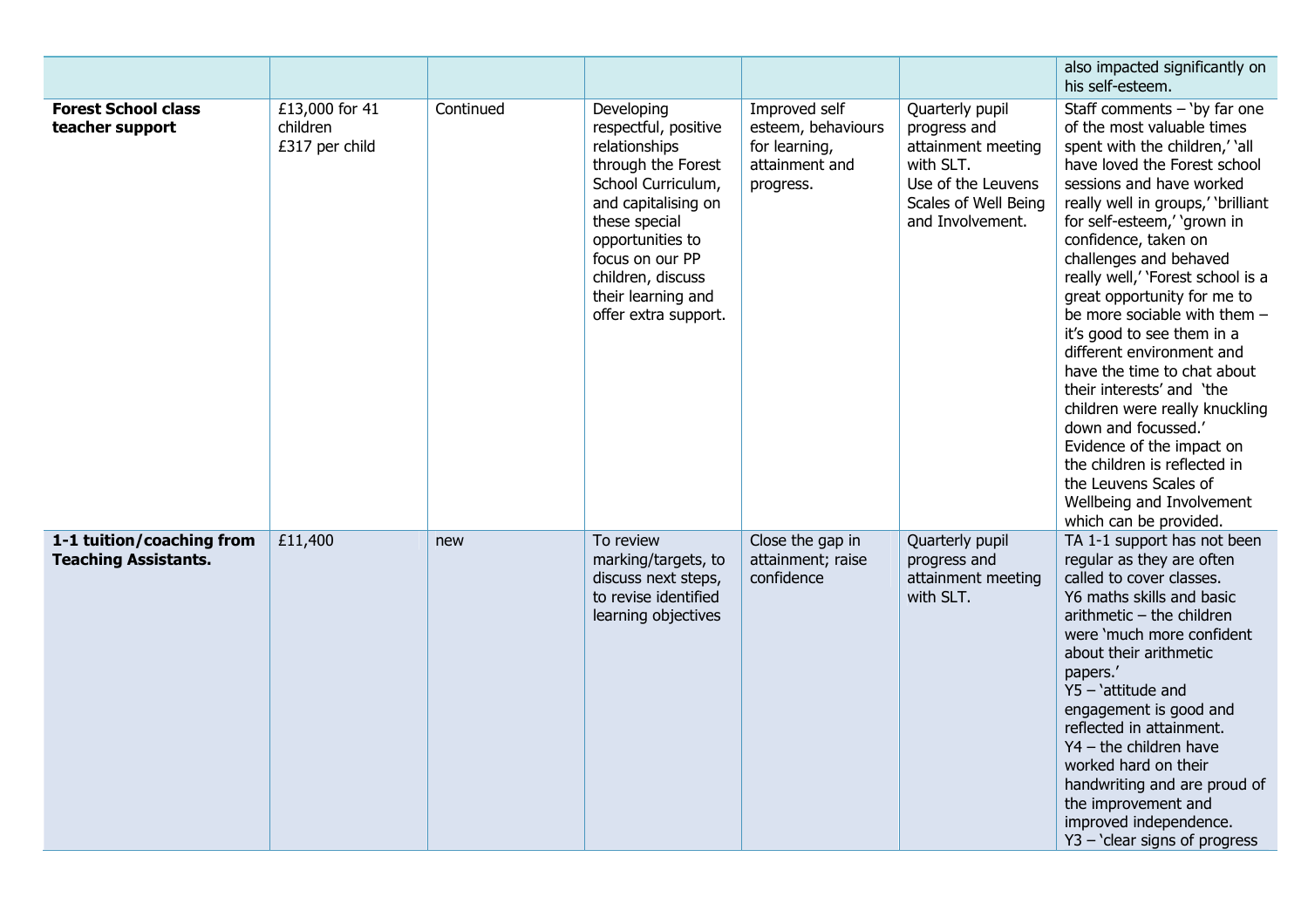|                                   |              |           |               |                  |                | beginning to happen - one<br>child in particular is now<br>much more independent and<br>able to organise himself and<br>has started to try things for<br>himself in the classroom.<br>Good progress in formation<br>and presentation of his<br>writing.<br>$Y2$ – some progress – more<br>willing to start conversations<br>and contribute ideas in class.<br>Good progress from maths<br>intervention.<br>$Y1$ – one child is on track to<br>achieve ARE in maths,<br>reading and writing and aks<br>to pass the Phonic Screen.<br>Another has made more<br>progress in his phonic group<br>than the others, due to the<br>extra support. This is<br>particularly evident in his<br>recognition of digraphs and<br>common exception words.<br>For another child the<br>sessions have helped with<br>PHSE issues. Staff would<br>appreciate more than one<br>session a week.<br>$EYFS - significant$<br>improvement in confidence<br>to talk to adults $-$ two child<br>are expected to achieve<br>ELGs, with some exceeding<br>statements.<br>Two other children have<br>improved their recognition of<br>phonemes, writing of letters |
|-----------------------------------|--------------|-----------|---------------|------------------|----------------|-----------------------------------------------------------------------------------------------------------------------------------------------------------------------------------------------------------------------------------------------------------------------------------------------------------------------------------------------------------------------------------------------------------------------------------------------------------------------------------------------------------------------------------------------------------------------------------------------------------------------------------------------------------------------------------------------------------------------------------------------------------------------------------------------------------------------------------------------------------------------------------------------------------------------------------------------------------------------------------------------------------------------------------------------------------------------------------------------------------------------------------------|
| <b>Indirect Dyslexia learning</b> | £350 annual  | continued | Each child is | Close the gap in | SH and ZA on a | and CVC words<br>independently.<br>Results available. Good                                                                                                                                                                                                                                                                                                                                                                                                                                                                                                                                                                                                                                                                                                                                                                                                                                                                                                                                                                                                                                                                              |
| (IDL) purchased and               | subscription |           | assessed for  | attainment.      | monthly basis. | progress by all children.                                                                                                                                                                                                                                                                                                                                                                                                                                                                                                                                                                                                                                                                                                                                                                                                                                                                                                                                                                                                                                                                                                               |